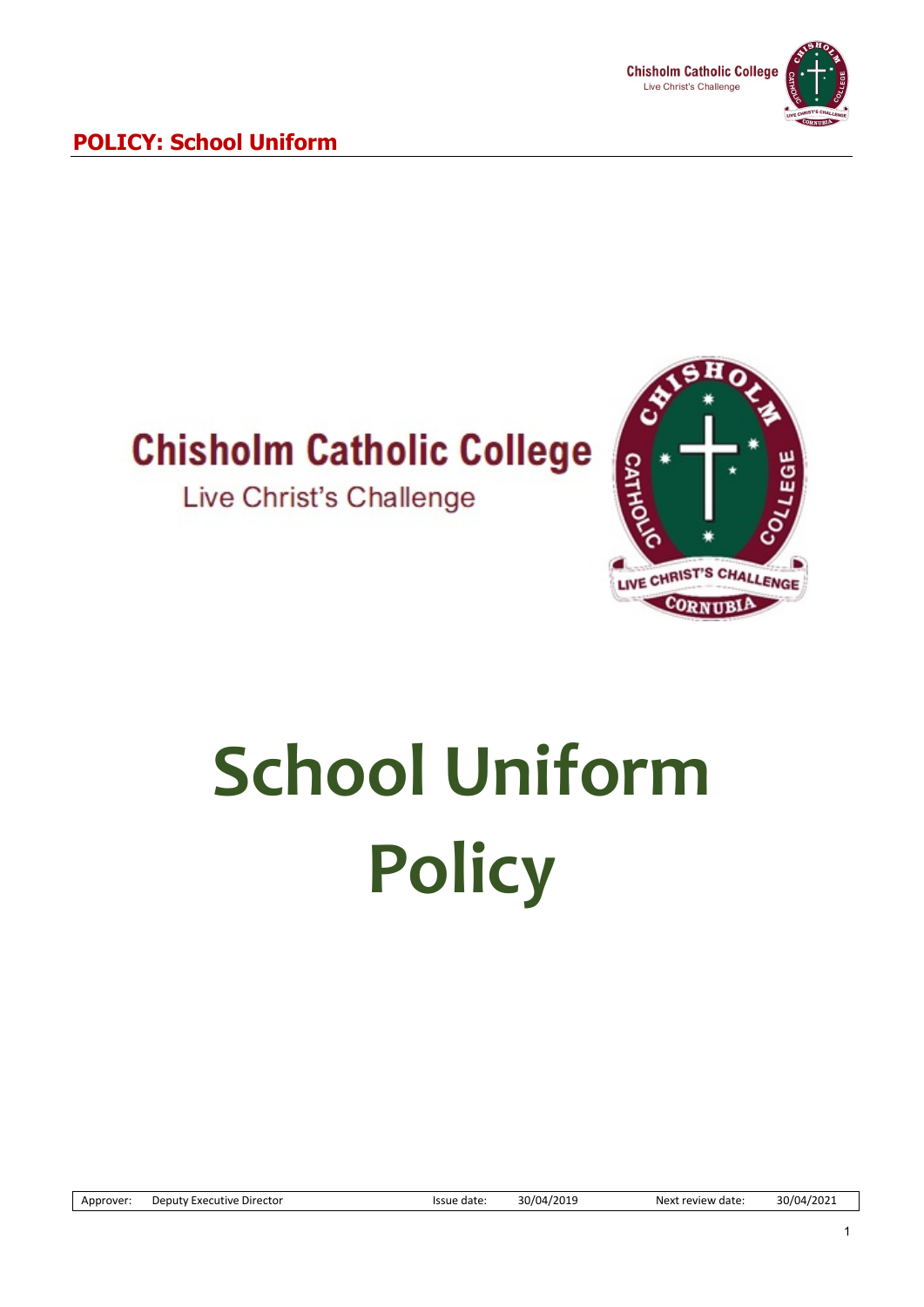

#### **1. PURPOSE**

The purpose of this policy is to set out Brisbane Catholic Education's (BCE) principles for the development and approval of student dress codes by BCE schools.

#### **2. RATIONALE**

In accordance with section 360 of the Education (General Provisions) Act 2006 (Qld), a Principal may develop a student dress code that will apply when students are attending, or representing, the school.

School uniforms perform several important functions within the overall operation of schools, including: fostering a sense of school community and shared mission; increasing a sense of belonging and engagement; promoting health and safety and encouraging respect in self and school.

Students in uniform also represent their school and therefore play a central role in the presentation of BCE schools to the broader community.

#### **3. POLICY STATEMENT**

Each school must develop and implement a student dress code informed by the principles in this policy. Schools must communicate their student dress codes to the school community.

A student dress code must clearly set out expectations for observance of uniform requirements and strategies for managing non-compliance, consistent with agreed variations to support student wellbeing or learning outcomes.

As a student dress code can raise issues of equity and fairness, inclusion, cost and affordability, practicality and responsiveness to individual needs, a suitable transition arrangement for the introduction of new uniform items must be implemented by the school.

#### **4. PRINCIPLES**

To assist BCE schools to manage relevant issues, schools must apply the following principles when developing, revising and approving student dress codes:

- subsidiarity: decisions on school uniforms must be informed by consultation at the local school level. Input from the school community should be sought as part of a process of discussion and discernment
- accountability: school uniforms must be consistent with health and safety considerations, e.g. sun safe, protective clothing, clothing appropriate to curriculum activities. Student dress codes must comply with anti-discrimination and human rights legislation to ensure they do not give rise to unlawful discrimination against students
- practicality: school uniforms must contribute to the wellbeing of students by providing adequate protection from the elements and a degree of comfort that allows for full participation in all school activities, including play, sport and other physical and recreational activities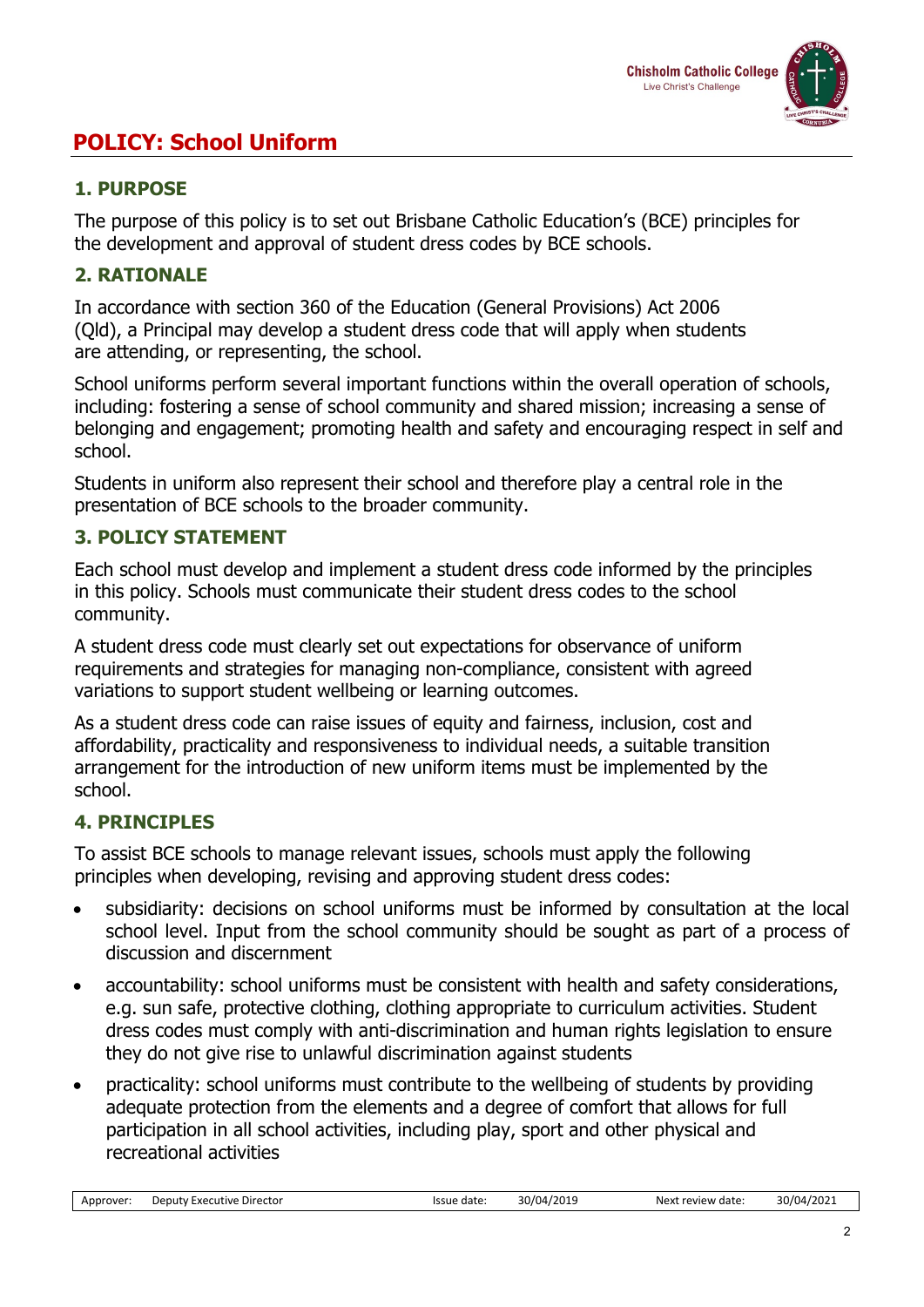

- affordability: attention must be given to cost considerations when school uniform options are determined. This includes durability of uniform materials to reduce replacement costs and possible staged introduction of new uniforms. Other strategies could include bulk purchasing, clothing pools and secondhand purchase arrangements
- equity, diversity and choice: schools must provide uniform options or modifications, including shorts and pants, in all uniform categories for all students, reflecting the diverse needs of students and supporting student mental health and wellbeing
- responsiveness: allowance must be made for adjustments to the school's student dress code to cater for specific student modifications or exemptions, for example, the wearing of clothing that conforms to the observance of faith.

#### **5. RATIONALE**

- Anti-Discrimination Act 1991 (Qld) Chapter 2, Part 1-3, Part 4 Divisions 3-4, Part 4
- Division 10, Part 5
- Disability Discrimination Act 1992 (Cwlth) Part 1, Part 2 Divisions 2 and 5 Education (General Provisions) Act 2006 (Qld) Chapter 12, Part 9 ss.360-363 Racial Discrimination Act 1975 (Cwlth) Part II s.9
- Sex Discrimination Act 1984 (Cwlth) Part I, Part II Divisions 2 and 4 Work Health and Safety Act 2011 (Qld)
- Student Wellbeing policy
- Student Diversity and Inclusion policy Student Behaviour Support policy.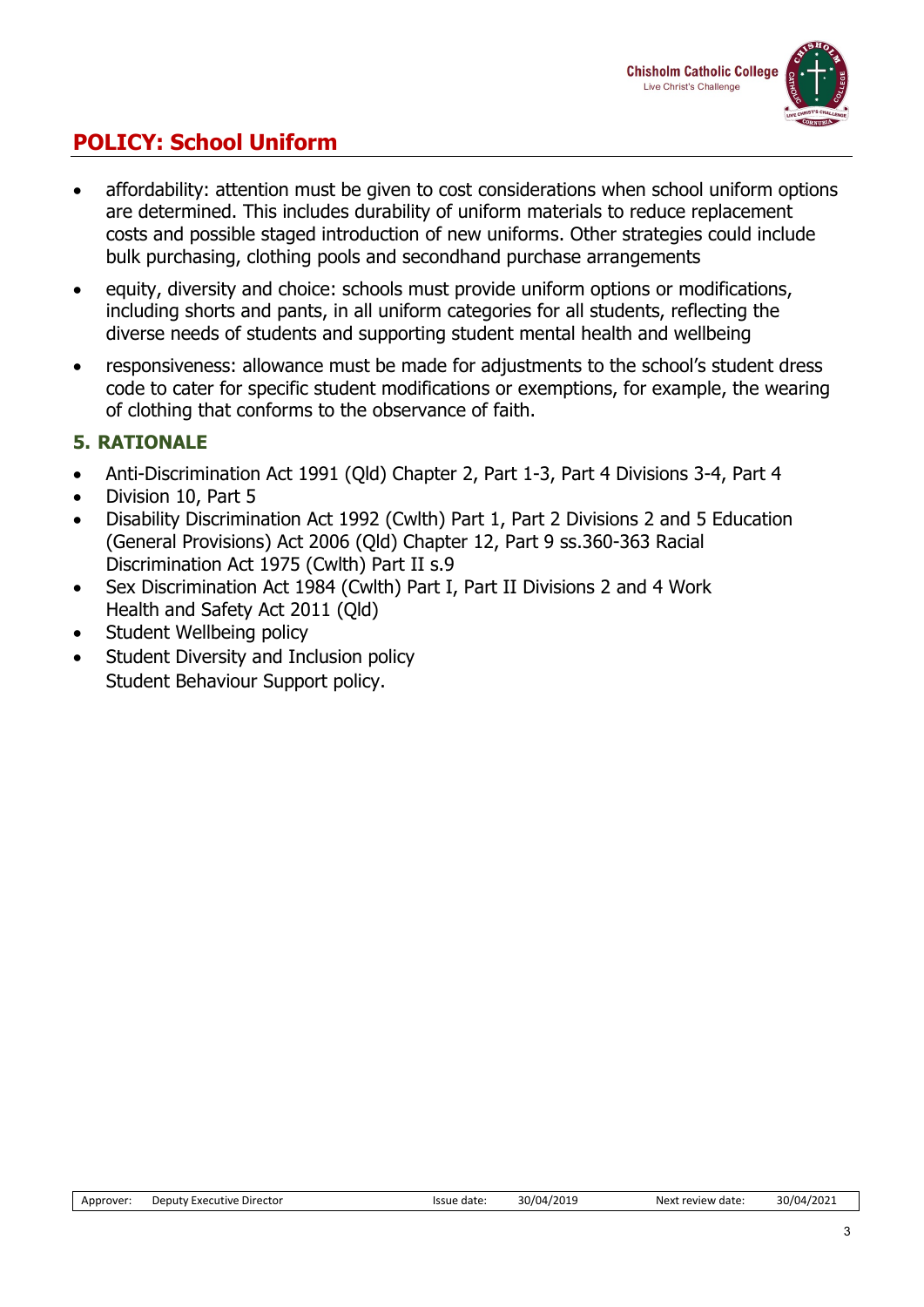## UNIFORM AND PERSONAL PRESENTATION

### The College's expectations are:

- 1. The full and correct uniform is to be worn between home and school at all times.
- 2. Uniforms are to be clean, pressed and in good condition.
- 3. School shoes should be clean and polished.
- 4. All items of uniform should be clearly and permanently marked with the student's name.

#### Grooming, Make-up and Fingernails

- Boys are expected to be clean shaven.
- Sun safety is important in Australia; therefore sunscreen or moisturiser with high SPF is recommended.
- The wearing of makeup (including tinted moisturizer) or coloured nail polish is not permitted. Only clear nail polish is accepted and if acrylic nails are worn they must be a French tip manicure (i.e.: a pale pink base colour and white tip).



- Eyelash extensions are not permitted.
- We encourage students to maintain high levels of hygiene and use deodorant / antiperspirant as required.
- In terms 2 and 3, boys' long day socks must be worn pulled up, supported by garters (if required), shirts must remain tucked in and the tie must be worn.
- The College formal hat must be worn to and from school (except Thursdays), and during the day when moving around the College and during breaks.

#### Jewellery

The following jewellery may be worn:

- Plain wristwatch.
- A Christian religious symbol on a chain both symbol and chain are to be conservative.
- Students with pierced ears may wear a matching pair of appropriate small earrings (no greater than 5mm) or sleepers, with no more than one in each lower ear lobe. Earrings can only be worn in the lower ear lobe.
- Additional piercings are only permitted if clear retainers are worn. Students will be asked to remove additional piercings and replace them with a clear retainer.
- Spacer holes or stretched ear lobes are not acceptable.

#### Hair Regulations

- Extreme hairstyles which draw attention to the student are quite inappropriate and would not be acceptable. Hair must be clean, neatly styled and not on the student's face.
- Students' hair which is below the collar is required to be tied back firmly and neatly (with a hair tie of matching hair colour). Students with long hair may use school coloured (green, maroon, white) ribbons, clips or scrunchies. At the side of the face, hair lower than the ear lobes should be tied or pinned back. Fringes should be above both eyebrows. Basically, hair must be off the face.

The following hairstyles are **NOT** permitted: • Patterns cut into the hair.

- 
- Extreme undercuts. Cuts that make the scalp visible.
- Hair which falls into the student's eyes. Hair which is obviously not of a natural colour.
- Hair which needs to be constantly brushed behind

|  | Approver <sup>.</sup> | Deputy Executive Director | Issue date | 30/04/2019 | Next review date: | 30/04/2021 |
|--|-----------------------|---------------------------|------------|------------|-------------------|------------|
|--|-----------------------|---------------------------|------------|------------|-------------------|------------|

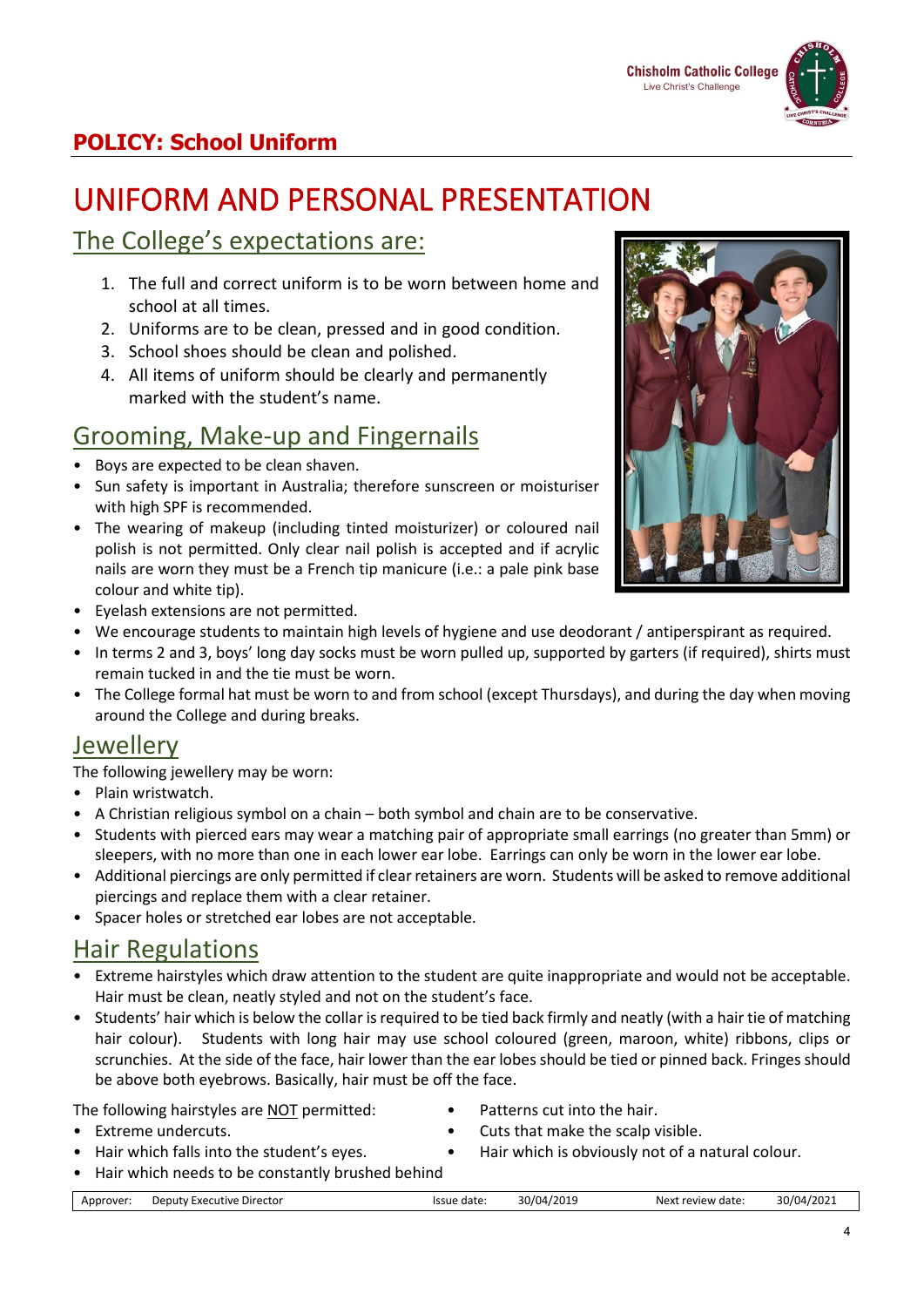

the ears to prevent it from falling below the eyebrows and/or over the face.

#### **Other**

• Tattoos are strictly forbidden and may compromise continued enrolment.

#### Uniform Wearing Guides

- Students must wear their full, formal day uniform to and from school each day of the week, except on Thursdays.
- Full day uniform includes, but is not restricted to, the correct boys' leather belt, without large buckles or brand names on the buckle; correct black, polished leather lace-up shoes – no skate style shoes, slip-ons or buckle up shoes; tie during terms 2 and 3 for boys; correct Chisholm socks for girls, formal College backpack.

Students are permitted to change into sports uniform at various times depending on when their HPE lesson is:

- LB 1 & 2 Students can change into sports uniform in PC (only if PC teacher allows this) before HPE lesson. Depending on HPE teacher, the student will either get changed into formal uniform at the end of the lesson or at Morning tea.
- LB 3 & 4 Students MUST change into sports uniform at morning tea. Depending on HPE teacher, the student will either get changed into their formal uniform at the end of the lesson or at lunch.
- LB 5 & 6 Students MUST change into sports uniform at lunch. Students **MUST** get changed back into formal uniform at the end of the lesson for travel home.
- Every Thursday, students are required to wear their full sports uniform, to and from school.
- Academy sports attire is not to be worn to and from school (with the exception of before school training).
- The College tracksuit must not be worn with the College day uniform. On extremely cold days, we encourage students to layer up underneath their formal uniform or to wear the Formal jumper (all students), College blazer (Years 10-12 students), or soft-shelled jacket (Year 7-9 students).
- Year 12 students may wear the senior jersey/jacket on any day.

*The College has a clear process for managing uniform infringements. Failure to wear the College uniform correctly will be treated as a serious matter.*

*If there is a genuine reason for a student not wearing the full and correct school uniform, this should be noted by a parent/guardian and contact made with the relevant Pastoral Care Teacher or Pastoral Leader*



**IST'S CHALL**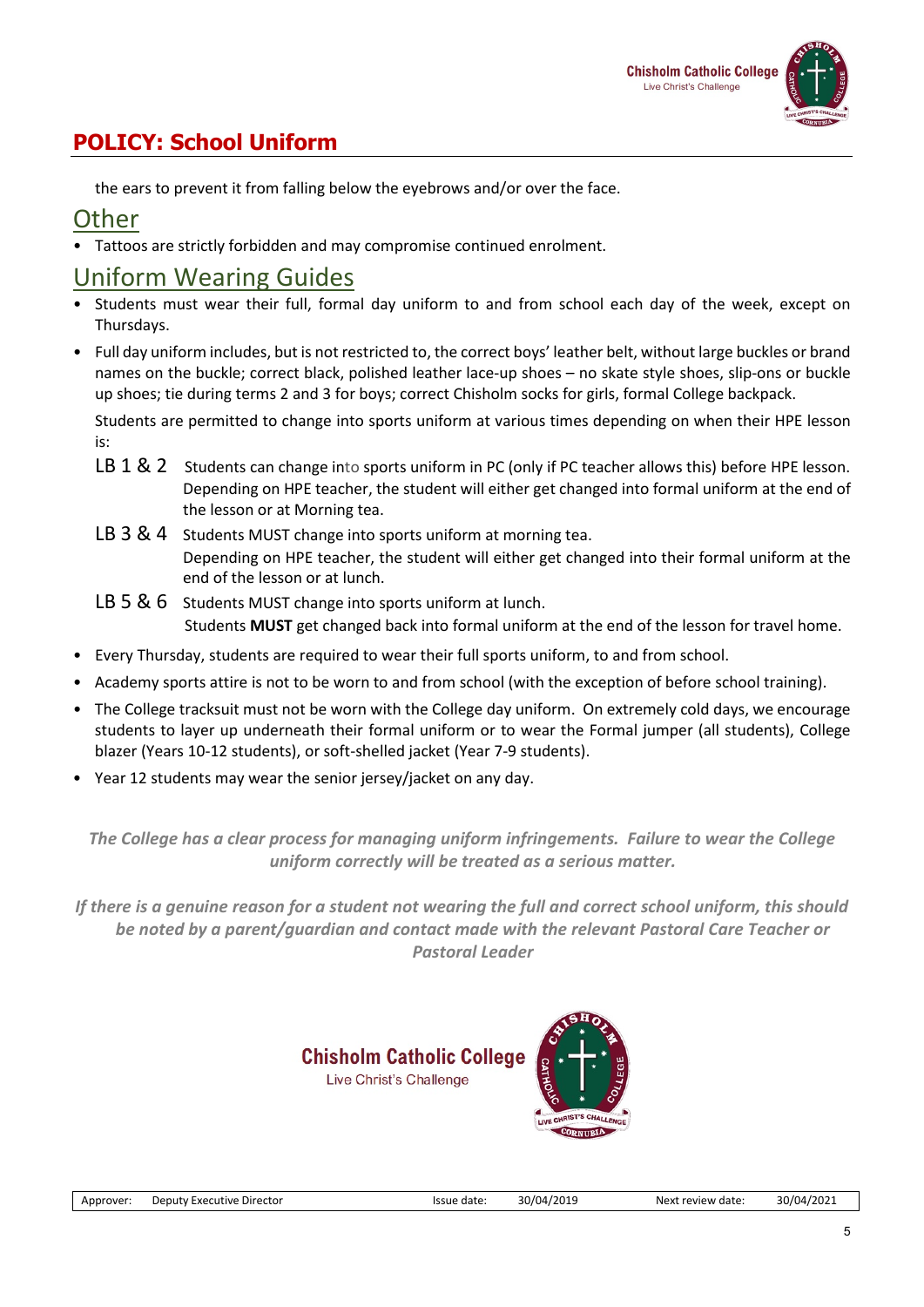



Approver: Deputy Executive Director **Internative and Server Approver:** Deputy Executive Director Internative Issue date: 30/04/2021 Next review date: 30/04/2021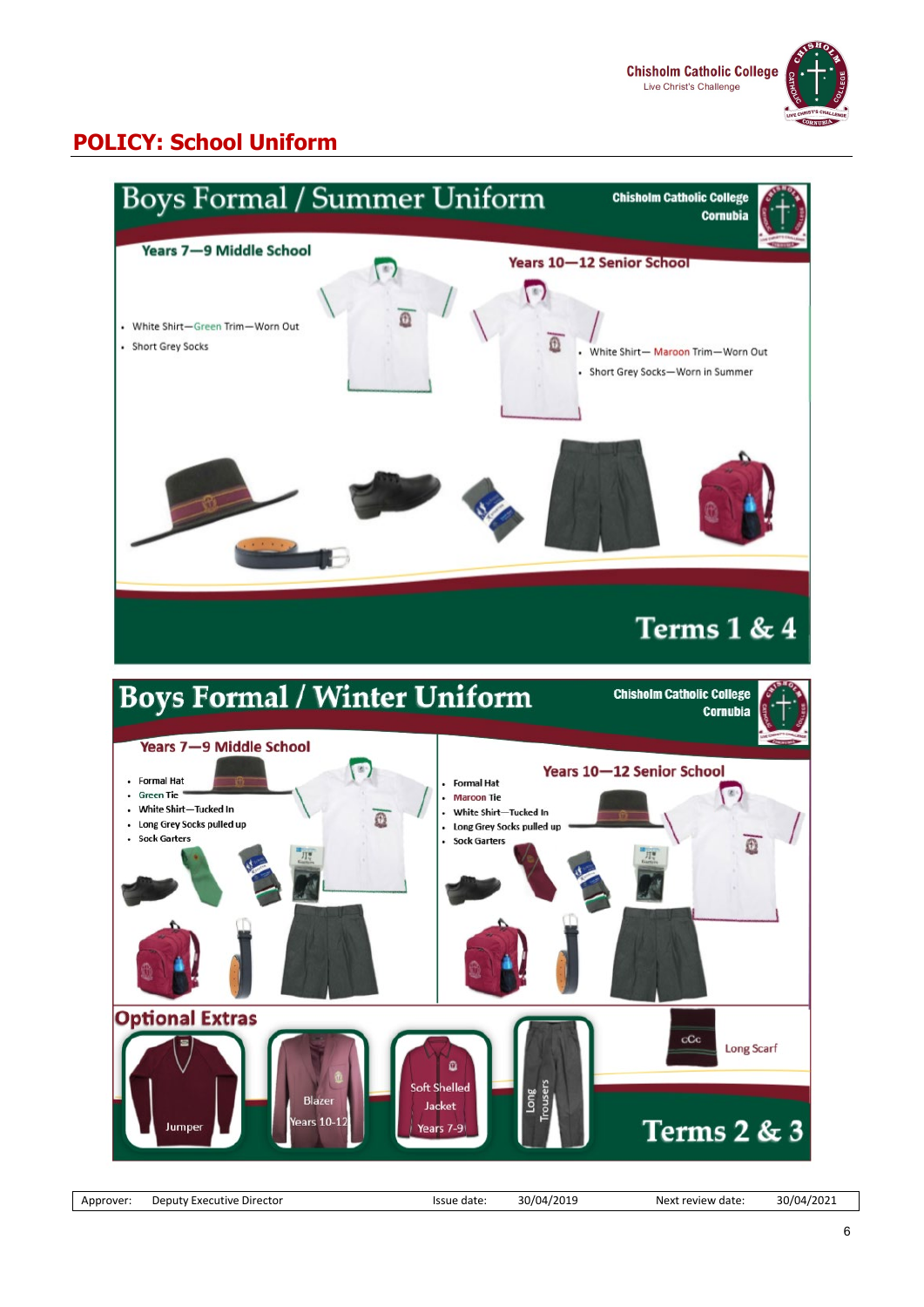